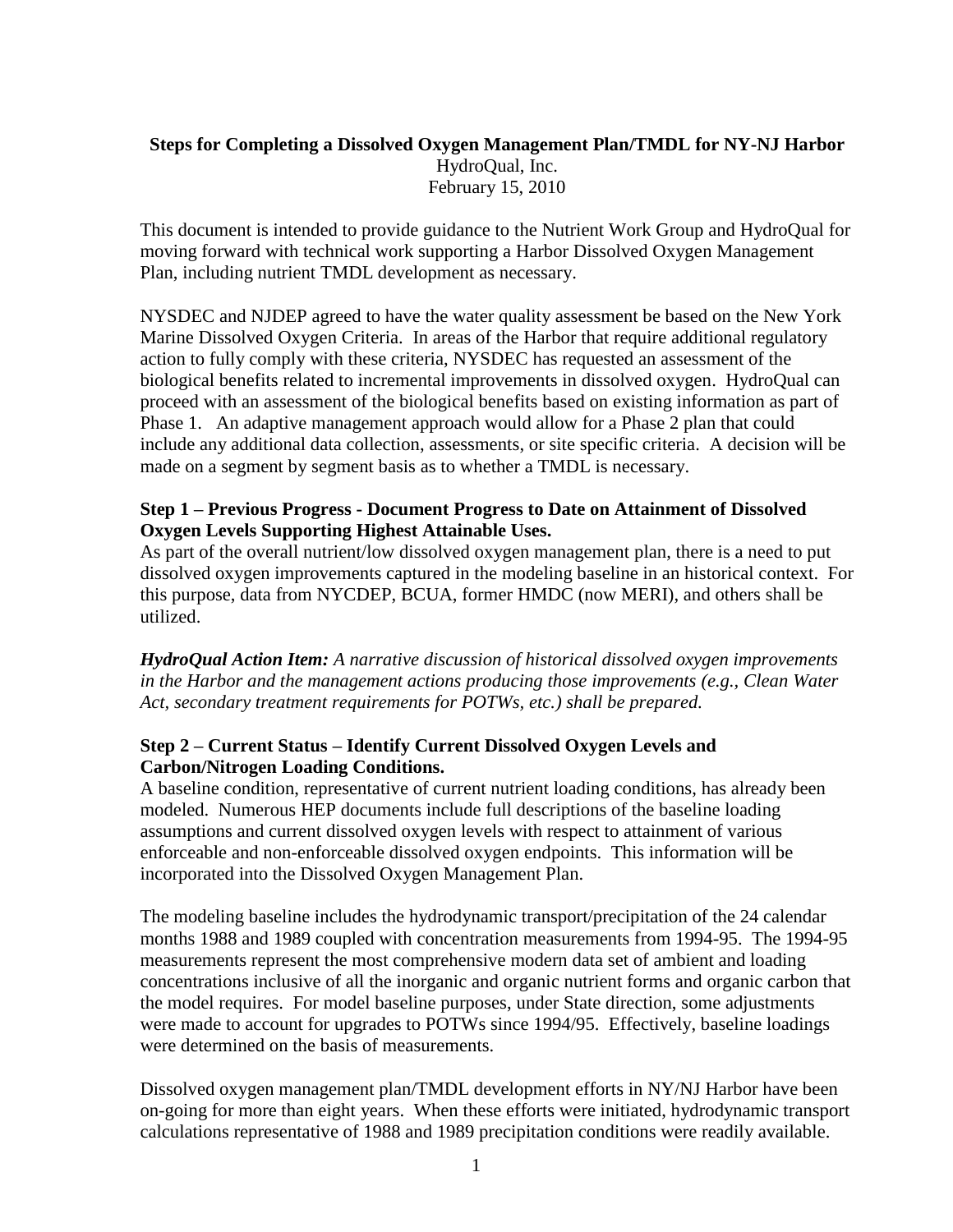The precipitation conditions of the 24-months included in 1988 and 1989 are important for a number of reasons:

- Simulating through 24-months, allows for a wide range of conditions to be captured. 1988 is also a year of typical rainfall for the NY/NJ Harbor and has been used extensively for Harbor planning purposes.
- The Harbor is part of a larger linked Harbor-Bight-Sound system. A nitrogen TMDL was developed for the Sound for 1988 and 1989 conditions. Severe hypoxia events were also documented for the Bight in the late 1980's. Selecting 1988 and 1989 rainfall and hydrodynamics provides continuity for the Harbor with Long Island Sound and NY Bight management.

While there is no one single critical condition for an estuary with a spatial domain as large as the NY/NJ Harbor (i.e., there is no estuarine equivalent of a river 7Q10 flow condition), the baseline condition selected captures a range (i.e., 24 months) of conditions. Further, the underlying model calibration was performed for 12 different months in the October 1994 through September 1995 water year. The summer of 1995 was a particularly warm and dry summer with August 1995, in particular, representing a near drought condition. In addition to the application of the model to 36 different months of conditions for calibration and baseline projection purposes, the model calibration was further assessed against measured water quality from 2000 – 2005 and was found to be representative.

*HydroQual Action Item: For Phase 1, HydroQual will evaluate biological benefits based on living marine resource metrics previously developed for Long Island Sound. These metrics include mortality – volume – days and biomass reduction - volume - days for specific levels of dissolved oxygen. The metrics will be quantified for baseline conditions and included in the Dissolved Oxygen Management Plan.*

# **Step 3 – Permit Flow Conditions with Permit/Existing Effluent Quality**

The baseline condition includes POTW's operating at current levels. No attempt has been made to allow for growth up to POTW permit capacities. Similarly, loads other than POTWs have not been changed based on population growth. Accordingly, the TMDL baseline assumes no net increase in many inputs of nitrogen and carbon to the system. EPA has tabulated permit discharge levels for the POTWs included in the plan. Permit flows for POTWs are generally higher than existing flows. If plants were to increase flow to permit flow with population growth, water quality conditions would likely get worse in some areas of the Harbor, including headwaters of tributaries.

Since water quality would be expected to worsen with growth, a SWEM simulation is necessary which includes permit flows for POTWs.

*States and EPA Action Item: EPA has prepared tabular information on permitted flows and permitted quality or removal rates for all POTWs. Once reviewed and approved by the States and EPA, the data will be transferred to HydroQual. POTWs discharging to Jamaica Bay, the Harlem River, the East River, and Long Island Sound have been intentionally omitted since they are subjected to TMDL and Consent Order limits more stringent than design/permit flows and current quality. It is a*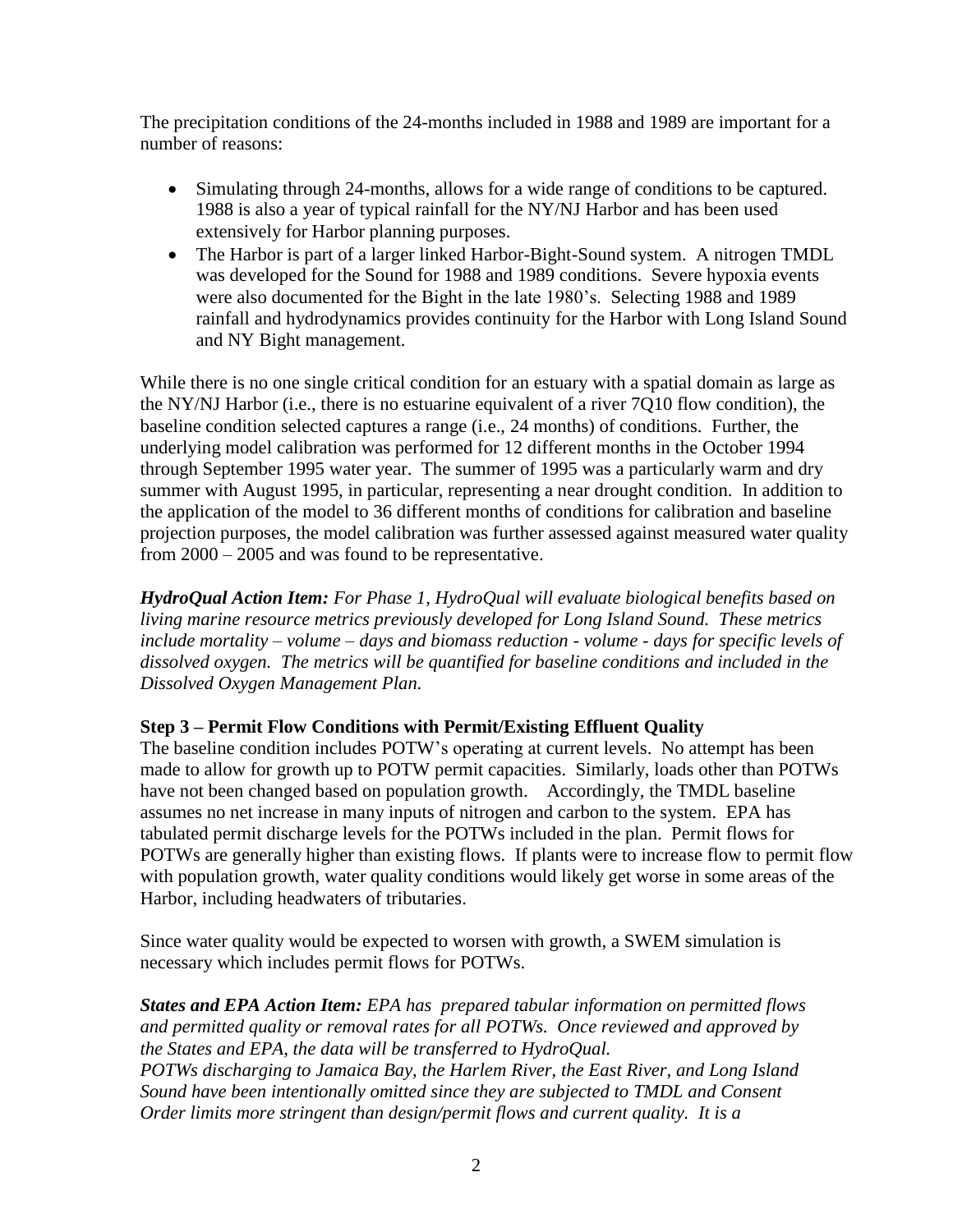*decision point for EPA and the States to report, or not, design/permit flows for POTWs discharging to the Hudson River above the HEP boundary at Piermont Marsh.* 

*HydroQual Action Item: Prepare a SWEM simulation with POTW loadings based on permitted flow at POTWs operating at permit/existing effluent quality concentrations. Loadings for the simulation shall be tabulated in Dissolved Oxygen Management Plan.*

*HydroQual Action Item: Review information developed by EPA and the States on permitted quality as concentrations or calculated based on percentage removal rates influent to effluent for POTWs. Report to EPA and the States as to whether there is sufficient information for both carbon and nitrogen simultaneously to develop a realistic representation of effluent quality at permit conditions for a majority of POTWs. A SWEM simulation may be developed if the available information is sufficient.*

*HydroQual Action Item: For Phase 1, HydroQual will evaluate biological effects based on living marine resource metrics previously developed for Long Island Sound. These metrics include mortality – volume – days and biomass reduction - volume - days for specific levels of dissolved oxygen. The metrics will be quantified for the design/permit flow condition alternate baseline and included in the Dissolved Oxygen Management Plan.*

#### **Step 4 –Planned Improvements Conditions with No Net Increase in Other Sources**

Planned Improvements include actions that are currently legally required or anticipated to be required but have not yet been fully implemented or captured in the baseline condition. Specifically, the Planned Improvements already simulated with SWEM and described in other HEP documents include: Clean Air Interstate Rule (CAIR or equivalent) related reductions to direct atmospheric deposition, overland runoff, and tributary headwaters; Upper Passaic River phosphorus TMDL with current nitrogen loadings; North Bergen POTW effluent relocation to PVSC; updated Owl's Head WWTP load; Jamaica Bay Consent Order; and Long Island Sound Nitrogen TMDL. The implicit assumption in the Planned Improvements Conditions is no net increase in loads prior to additional improvements/ load reductions. Three refinements have since been quantified and need to be incorporated into a revised Planned Improvements SWEM simulation. These are: the phosphorus TMDL on the Upper Raritan River with current nitrogen loadings; reductions to stormwater loadings from the MS4 programs in New York and New Jersey; and in-progress CSO reductions in New York.

For consistency, the Planned Improvements simulation will hold nitrogen loadings in the Upper Passaic River phosphorus TMDL at current levels.

Estimates of MS4 reductions of 5% for N and 10% for C were not available when initial scenario runs were made. These will be included in future runs.

In-progress CSO reductions in New York City resulting from Long Term Control Planning, have been preliminarily quantified for volume reductions only. The volume reductions will be used to develop reductions to nitrogen and carbon for Planned Improvements SWEM simulation purposes. These volume reductions are: 30% in the East River, 5% in the Hudson River, and 6% in the Upper Bay.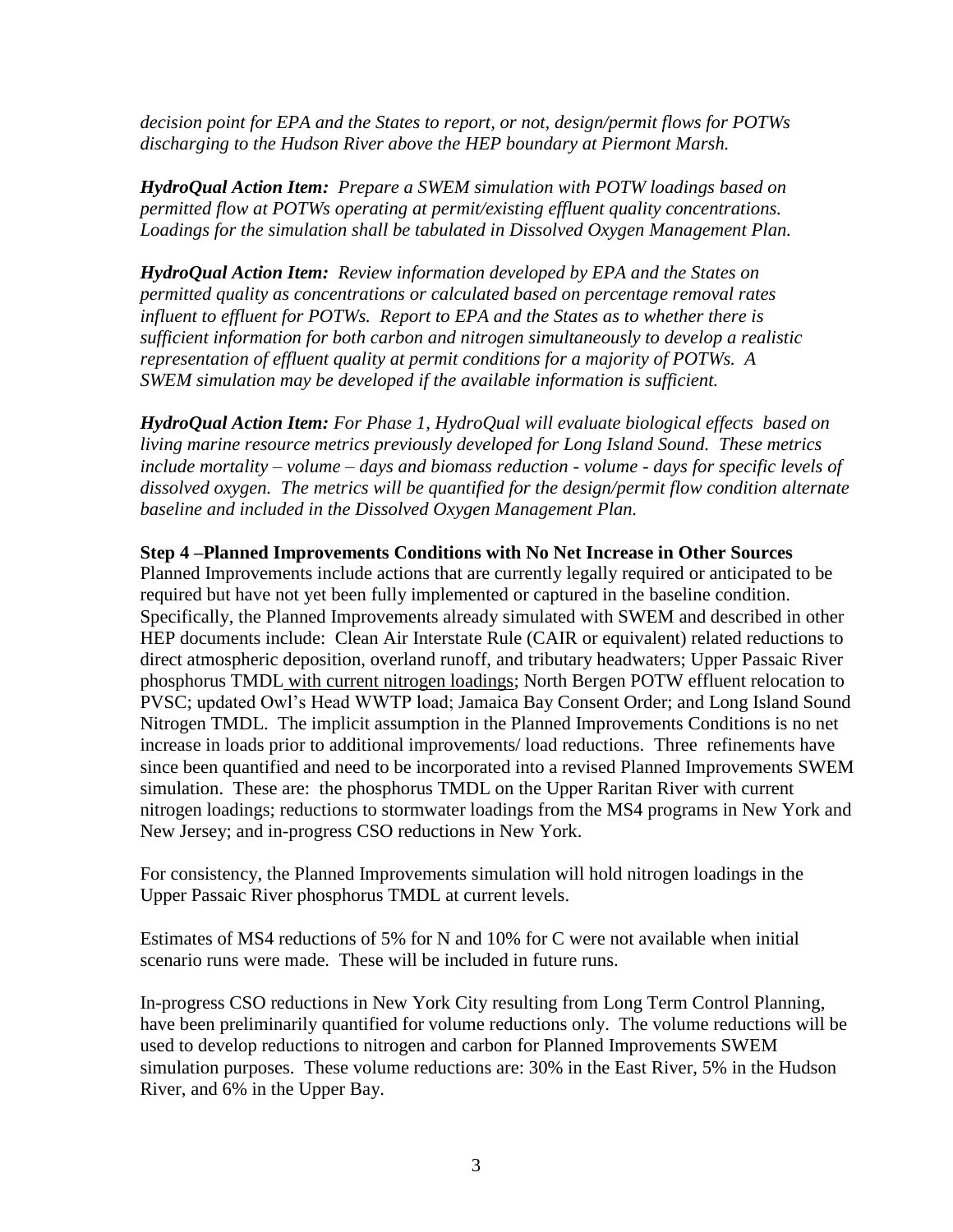*HydroQual Action Item: A revised Planned Improvement model run shall be performed which considers the Upper Raritan and Upper Passaic Phosphorus TMDLs, MS4 program reductions, corrected reductions from NJ CSOs based on PVSC assessment, and New York City CSO reductions. A revised table of Planned Improvement loadings will be included in the Dissolved Oxygen Management Plan.*

*HydroQual Action Item: For Phase 1, HydroQual will evaluate biological benefits based on living marine resource metrics previously developed for Long Island Sound. These metrics include mortality – volume – days and biomass reduction - volume - days for specific levels of dissolved oxygen. The metrics will be quantified for the revised Planned improvements scenario and included in the Dissolved Oxygen Management Plan.*

# **Step 5 – Improvements for Highest Attainable Dissolved Oxygen**

A single SWEM simulation incorporating actions in several Harbor sub-regions, as well as revised Planned Improvements, is described below. A descriptive table including rationale will be prepared for each set of model predictions and a full explanation will be provided for the aggregate statistics. MS4 modifications and updated NJ CSO removal and capture rates will be incorporated into each sub-region.

**Hackensack River** – The SWEM sub-regional plan simulation already performed is sufficient for this sub-region. The plan includes Limit of Technology (LOT) nitrogen and carbon reductions for BCUA, SMUA, Hackensack River CSO, and Hackensack River stormwater. Existing model outputs demonstrate that for 1988 hydrodynamic conditions, the NY chronic standard would not be met in eight grid cells in the SE2 reach for 19 to 74 days, even after preliminary plan actions in all sub-regions. For 1989 hydrodynamic conditions, only one grid cell in the SE2 reach would not meet the NY chronic standard for 16 days. Existing model outputs will be further analyzed in terms of when and where in the Hackensack River the New York chronic standard (based on federal marine dissolved oxygen criterion for larval recruitment) are met and when not met, what other standards are attained.

Based on the fact that EPA and the States of New York and New Jersey agree that NYSDEC=s chronic marine dissolved oxygen standard constitutes the most scientifically defensible dissolved oxygen standard for marine waters for the protection of aquatic life, the NY chronic dissolved oxygen standard should be used as the endpoint for protecting aquatic life in the open waters of the Harbor, where attainable. For those segments of the Harbor where it is demonstrated that the NYSDEC chronic standard is not fully attainable, the highest attainable dissolved oxygen criteria should be identified and used as the endpoint for aquatic life protection.<sup>1</sup> In this case, a use attainability analysis (UAA) would need to be completed in order to demonstrate that full attainment of the aquatic life designated use is not feasible based upon one or more of the six factors in 40 CFR 131.10 $(g)$ . Such criteria may be written on a spatial and/or temporal basis as in the case of the Chesapeake Bay, where seasonal aquatic life uses and dissolved oxygen

 $\overline{a}$ 

<sup>&</sup>lt;sup>1</sup> The identification of the highest attainable dissolved oxygen criteria is necessary based on the fact that limit of technology (LOT) requirements by themselves may not result in the full attainment of the NYSDEC marine dissolved oxygen chronic standard in all segments. The only way to avoid the need for alternative dissolved oxygen criteria is to employ other non-LOT measures (i.e., biomass harvesting, aeration, etc.)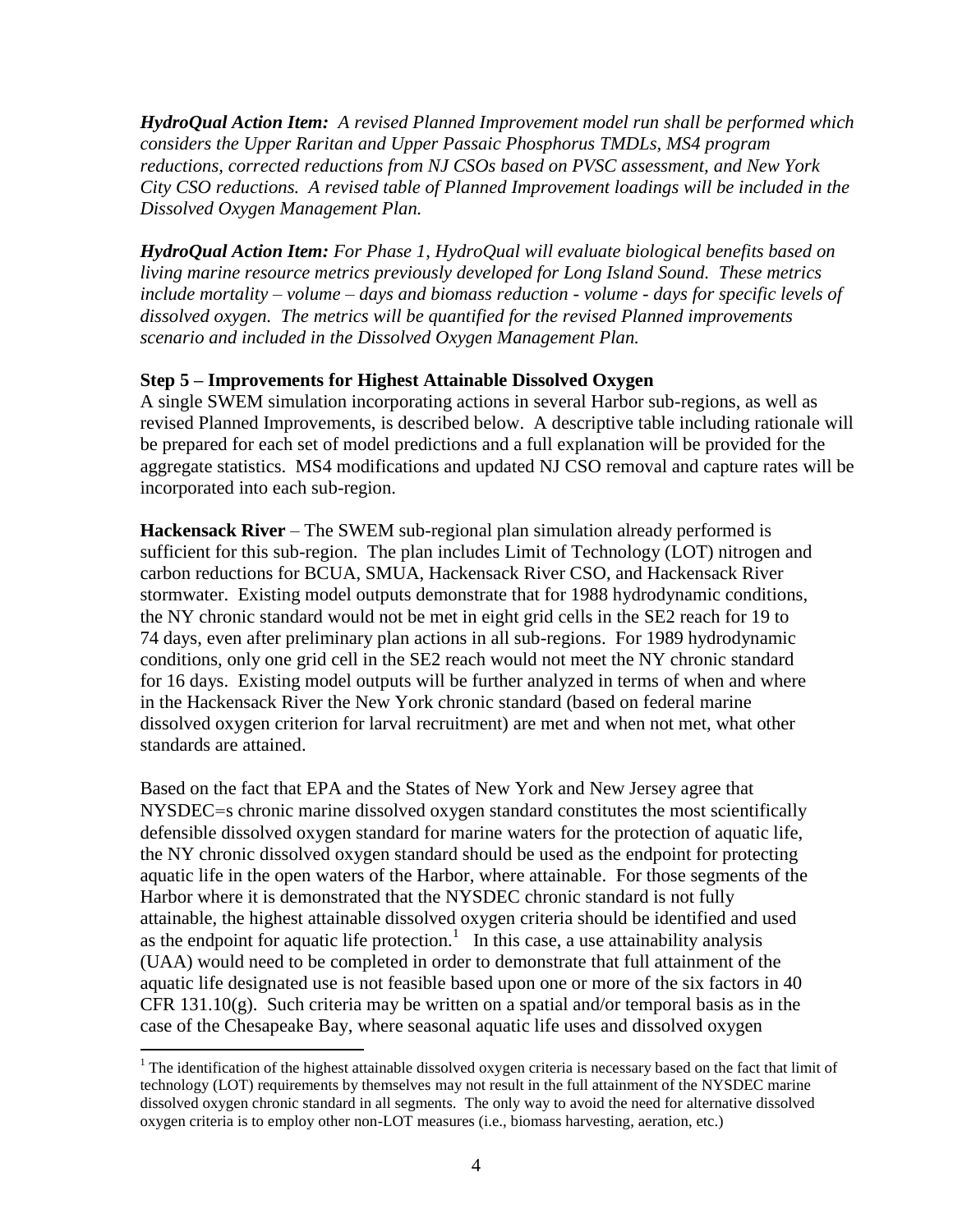criteria applied in the deeper waters based on critical conditions associated with the summer season.

Re-evaluation of the Hackensack River sub-region shall include all loading adjustments for the Revised Planned Improvements simulation.

Implementation issues for this sub-region include:

- Require carbon based limit of technology load reductions at the two POTWs. Allow for pollutant trading between the two POTWs.  $(\$508M + \$30M = \$538M =$  potential **cost)** 2
- Require nitrogen based limit of technology load reductions at the two POTWs. Allow for pollutant trading between the two POTWs. **(\$584M + \$39M = \$623M = potential**   $\cosh^2$
- Consider carbon and nitrogen LOT reductions at CSO and SW

*HydroQual Action Item: While the SWEM analysis for the Hackensack River is largely completed, revised SWEM outputs need to be processed to address timing of violations for the NY chronic standard.*

*HydroQual Action Item: In Phase 1, HydroQual will evaluate biological benefits based on living marine resource metrics previously developed for Long Island Sound. These metrics include mortality – volume – days and biomass reduction - volume - days for specific levels of dissolved oxygen. The metrics will be quantified for the Improvements for Highest Attainable Uses scenario and included in the Dissolved Oxygen Management Plan.*

**Passaic River/Newark Bay** - Similar to the Hackensack River, the SWEM sub-regional plan simulation already performed is largely sufficient for the Passaic River/Newark Bay subregion; however increases to nitrogen loadings part of the Upper Passaic River phosphorus TMDL must now be considered. Full attainment of the New York chronic dissolved oxygen standard is expected in the Passaic River with completion of sub-regional plans based on existing SWEM outputs. Based on existing SWEM outputs for Newark Bay, the New York chronic dissolved oxygen standard would not be expected to be fully attained for 24 days in two grid cells in Newark Bay for 1988 hydrodynamic conditions. Under1989 hydrodynamic conditions, full attainment would be expected with sub-regional plans. Model outputs will be further analyzed in terms of when and where in Newark Bay the New York chronic standard (based on federal marine dissolved oxygen criterion for larval recruitment) are met and when not met, what other standards are attained. Issues for the Passaic River/Newark Bay subregion include:

- Adopt NY chronic standard in lieu of NJ FW2NT/SE2 and SE3 standards.
- The Passaic River and Newark Bay do not receive effluent directly from any POTWs; therefore, POTW reductions in the Passaic are not applicable.
- LOT carbon and nitrogen reductions at CSO and SW

 $\overline{a}$ <sup>2</sup> These POTW costs are 2007 present costs, including capital and present worth of operations and maintenance. There may be additional ways to reduce costs with seasonal limits and bypass at NJ POTWs.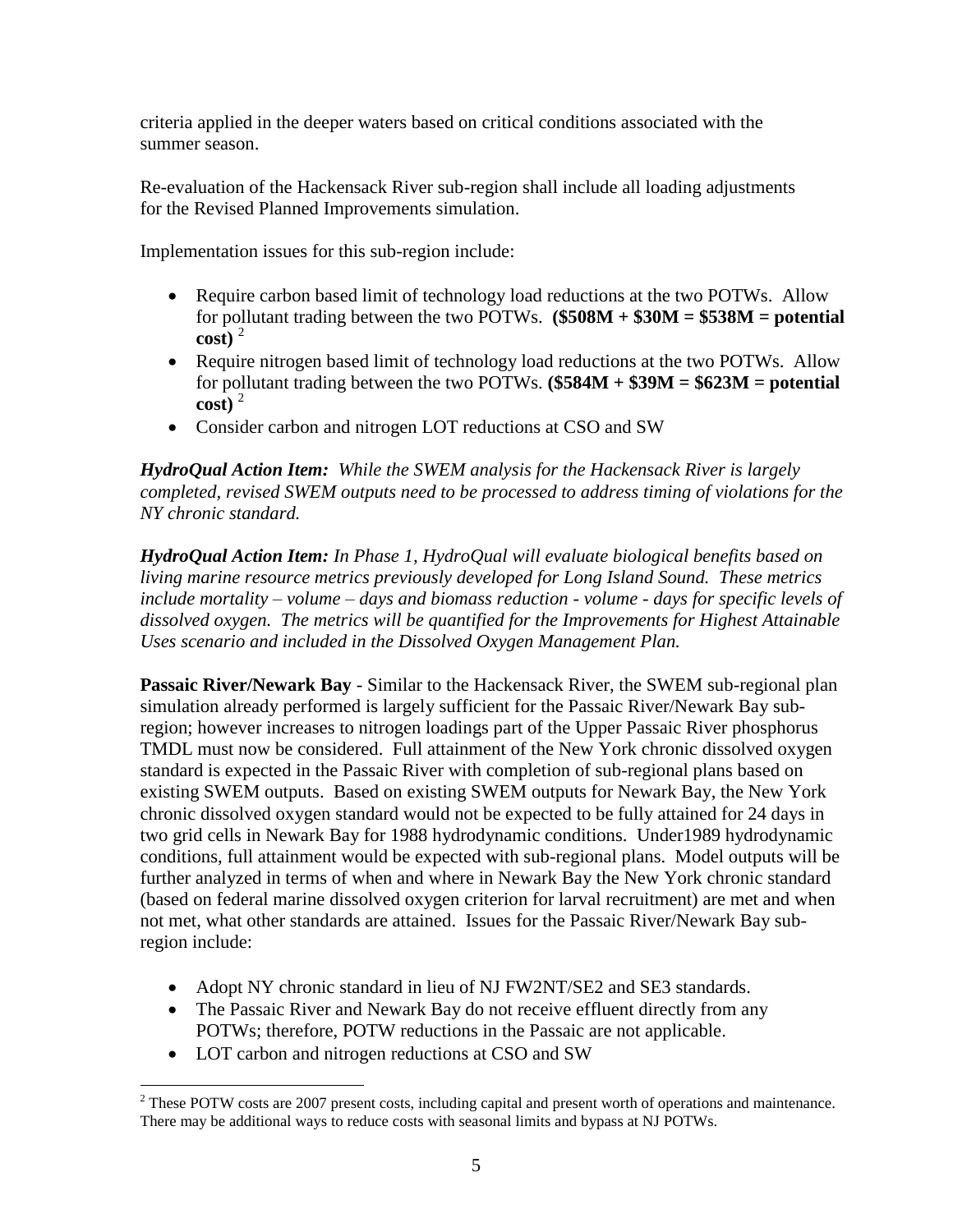*HydroQual Action Item: While the SWEM analysis for Passaic River and Newark Bay was largely completed, revised SWEM outputs need to be processed to address timing of violations for the NY chronic standard.*

*HydroQual Action Item: In Phase 1, HydroQual will evaluate biological benefits based on living marine resource metrics previously developed for Long Island Sound. These metrics include mortality – volume – days and biomass reduction - volume - days for specific levels of dissolved oxygen. The metrics will be quantified for the Improvements for Highest Attainable Uses scenario and included in the Dissolved Oxygen Management Plan.*

**Raritan River/Bay** – NJDEP is currently establishing a phosphorus TMDL to address eutrophication concerns in the Upper Raritan River. Point source flows are set at design flow, which results in an increase of total nitrogen to the watershed. Upper Raritan River dissolved oxygen concentration range form 9 to 10 mg/L which is greater than the water quality standard. This TMDL will establish phosphorus limits to protect drinking water but will not control total nitrogen. Nitrogen loads would be kept at current levels, consistent with a cap on loadings.

NJDEP has indicated that, as necessary, it would implement nitrogen controls in the Upper Raritan River in order to address dissolved oxygen concerns in the lower Raritan River.

Because of the very limited improvements to dissolved oxygen that would be realized by requiring LOT for carbon at Middlesex County Utilities Authority, it is not clear if LOT for carbon at this location is necessary and will not be included at this time.

A new harbor-wide SWEM simulation shall be performed which includes:

- Sub-regional plans in the Hackensack River, Passaic River/Newark Bay, the Kills, and the Hudson River/Upper Bay.
- LOT nitrogen reductions for MCUA.
- Raritan River/Bay CSO and SW LOT reductions for carbon and nitrogen.
- Planned Improvements elsewhere.

Issues for the Raritan River/Bay include:

 $\overline{a}$ 

- See standards discussion in Hackensack River section above.
- Require N LOT at Middlesex County POTW **(\$892M<sup>3</sup> )**, actually located in Raritan Bay.
- Maximize carbon and nitrogen reductions at River/Bay CSOs and SW.
- The magnitude of the dissolved oxygen violations in Raritan Bay is not large. Raritan Bay actions are driven by dissolved oxygen violations in the Raritan River.

 $3$  These POTW costs are 2007 present costs, including capital and present worth of operations and maintenance. There may be additional ways to reduce costs with seasonal limits and bypass at NJ POTWs.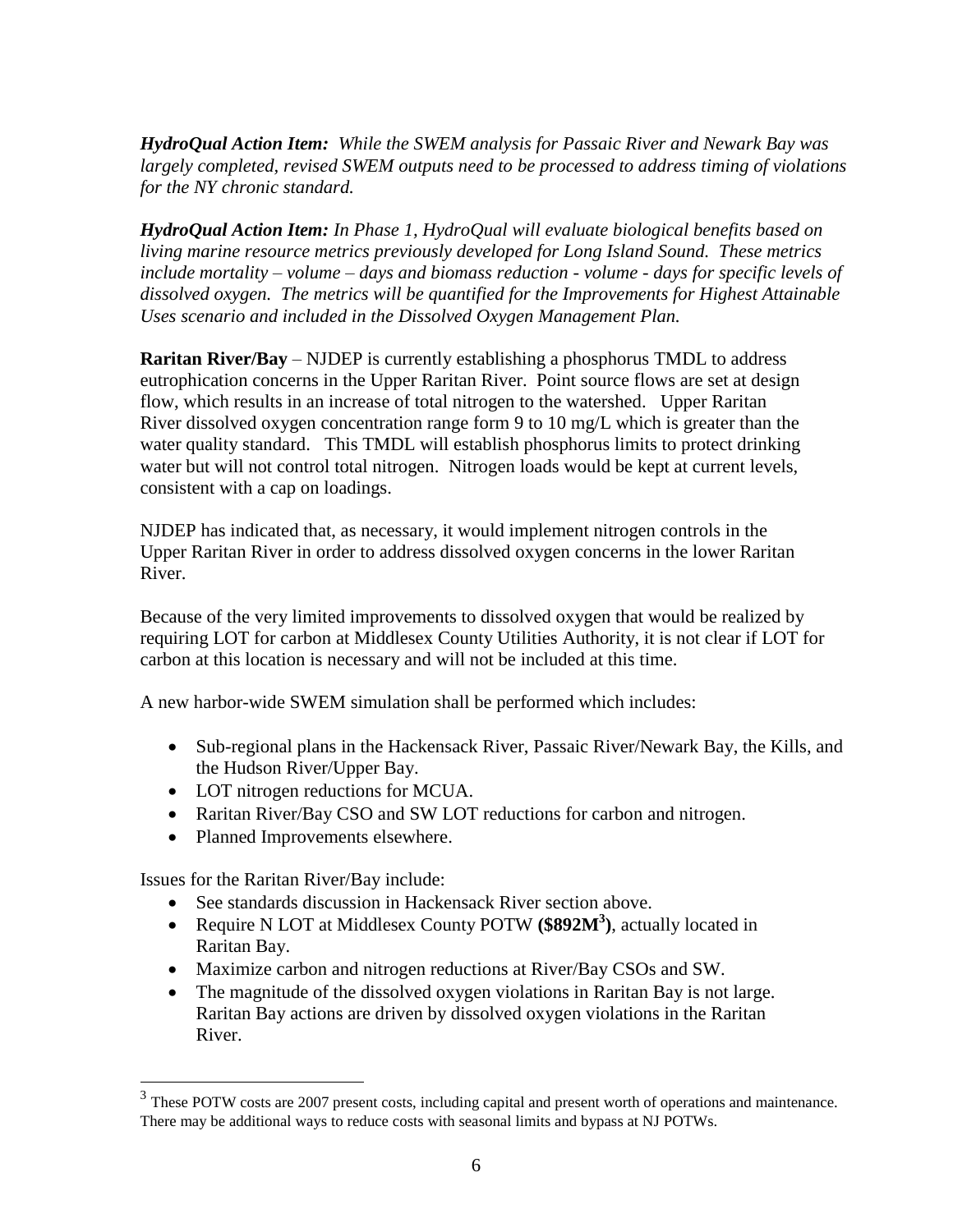While pastoral conditions would resolve non-attainment of the NY chronic dissolved oxygen standard in Raritan Bay, application of LOT nitrogen and carbon reductions system-wide in other sub-regions have already been factored into the analysis for Raritan Bay and do not result in attainment.

*HydroQual Action Item: An overall SWEM simulation shall be performed that incorporates revised LOT loading reductions for the Raritan River/Bay and the Upper Raritan River phosphorus TMDL with other sub-regional TMDL plans and Planned Improvements as noted above. A table of loadings will be prepared.*

*HydroQual Action Item: Revised SWEM outputs need to be processed to address timing of violations for the NY chronic standard.*

*HydroQual Action Item: In Phase 1, HydroQual will evaluate biological benefits based on living marine resource metrics previously developed for Long Island Sound. These metrics include mortality – volume – days and biomass reduction - volume - days for specific levels of dissolved oxygen. The metrics will be quantified for the Improvements for Highest Attainable Uses scenario and included in the Dissolved Oxygen Management Plan.*

**Arthur Kill and Kill van Kull** – In previous SWEM work, reductions were applied equally to CSOs, SW, and POTWs in both the Arthur Kill and the Kill van Kull; however, the Kill van Kull is in compliance with existing standards without loading reductions. Accordingly, the one additional SWEM simulation identified for the Raritan River/Bay will also consider dischargers to the Kill van Kull and Arthur Kill separately. In addition, model output graphics that previously displayed the Kills collectively will be reworked to display Kill van Kull and Arthur Kill results separately. Issues for the Arthur Kill and Kill van Kull include:

- See standards discussion in Hackensack River section above.
- Non-attainment is in the Arthur Kill, rather than the Kill van Kull, and is worsened with adoption of NY chronic.
- Arthur Kill dissolved oxygen responds to nitrogen more than carbon.
- Require N LOT at Arthur Kill POTWs  $(\$418M + \$90M + \$160M = \$668M)$ .
- Arthur Kill carbon and nitrogen LOT reductions at CSO and SW.
- To fully achieve compliance with existing standards and marine DO criteria, consider other measures beyond C and N source reductions.

*HydroQual Action Item: HydroQual shall perform an overall SWEM simulation including separate handling of dischargers to the Kill van Kull and Arthur Kill.*

*HydroQual Action Item: Model output graphics shall be re-worked to display the Kill van Kull and Arthur Kill separately. A table of loadings will be prepared.*

*HydroQual Action Item: Revised SWEM outputs need to be processed to address timing of violations for the NY chronic standard.*

*HydroQual Action Item: In Phase 1, HydroQual will evaluate biological benefits based on living marine resource metrics previously developed for Long Island Sound. These metrics*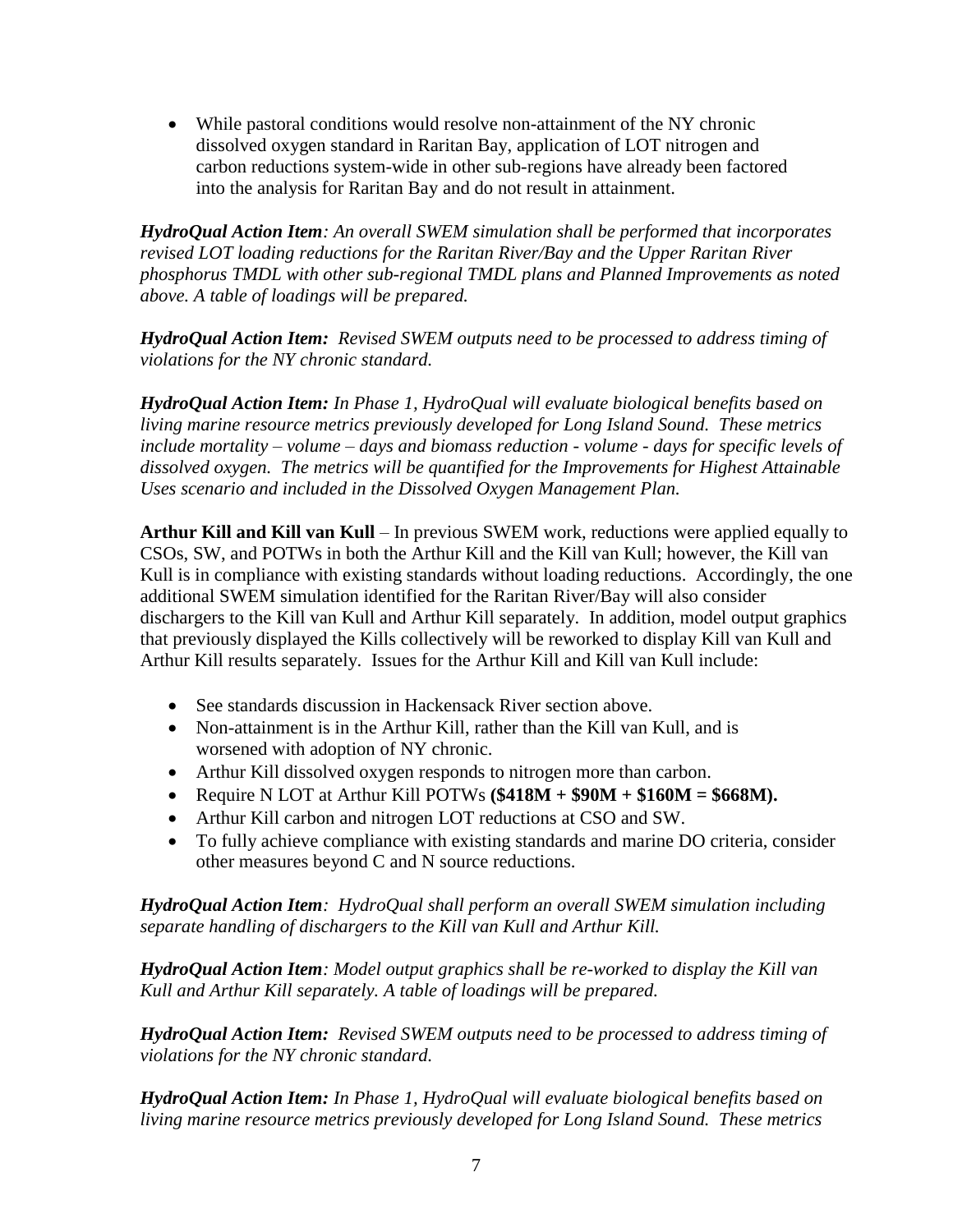*include mortality – volume – days and biomass reduction - volume - days for specific levels of dissolved oxygen. The metrics will be quantified for the Improvements for Highest Attainable Uses scenario and included in the Dissolved Oxygen Management Plan.*

**Hudson River and Upper Bay** – SWEM results for non-attainment of current NY I and NJ SE2 dissolved oxygen standards in the Hudson River between the Harlem River confluence and the Battery after implementation of plans in other sub-regions are widespread but of small magnitude (i.e., < 2days). The spatial extent of these violations indicates that they should not be ignored. Further measured data collected in the Hudson River by NYCDEP Harbor Survey since 2005 are below 4 mg/L:



SWEM outputs are therefore consistent with measurements. Therefore, these violations should be considered real and dismissal of them would be a policy decision by the States. Further, the magnitudes of NY chronic standard non-attainment calculated by SWEM are worse (i.e., up to 40 days). SWEM results show that with sub-regional actions in other Harbor sub-regions and low level nitrogen reductions at POTWs in the Hudson River and Upper Bay, the NY chronic standard would be fully attained in the Hudson River for 1988 and 1989 hydrodynamic conditions with only a single grid cell in the Upper Bay with 34 days of non-attainment. A possibility that has not yet been explored is whether or not something less than low level STP N reductions for all Hudson River/Upper Bay POTWs would also achieve the same levels of attainment of the NY chronic standard. Another possibility is whether or not the low level STP N reductions could be limited to fewer Hudson River/Upper Bay POTWs.

Regarding the non-attainment in a single grid cell in the Upper Bay, proximal to PVSCs effluent, high frequency dissolved oxygen data should be collected at that location after the relocation of the North Bergen POTW effluent to PVSC is completed to verify the SWEM prediction and decide (1) if further reductions, beyond low level N reductions, would be needed for PVSC or (2) if no reductions are required at all. In a situation where a violation is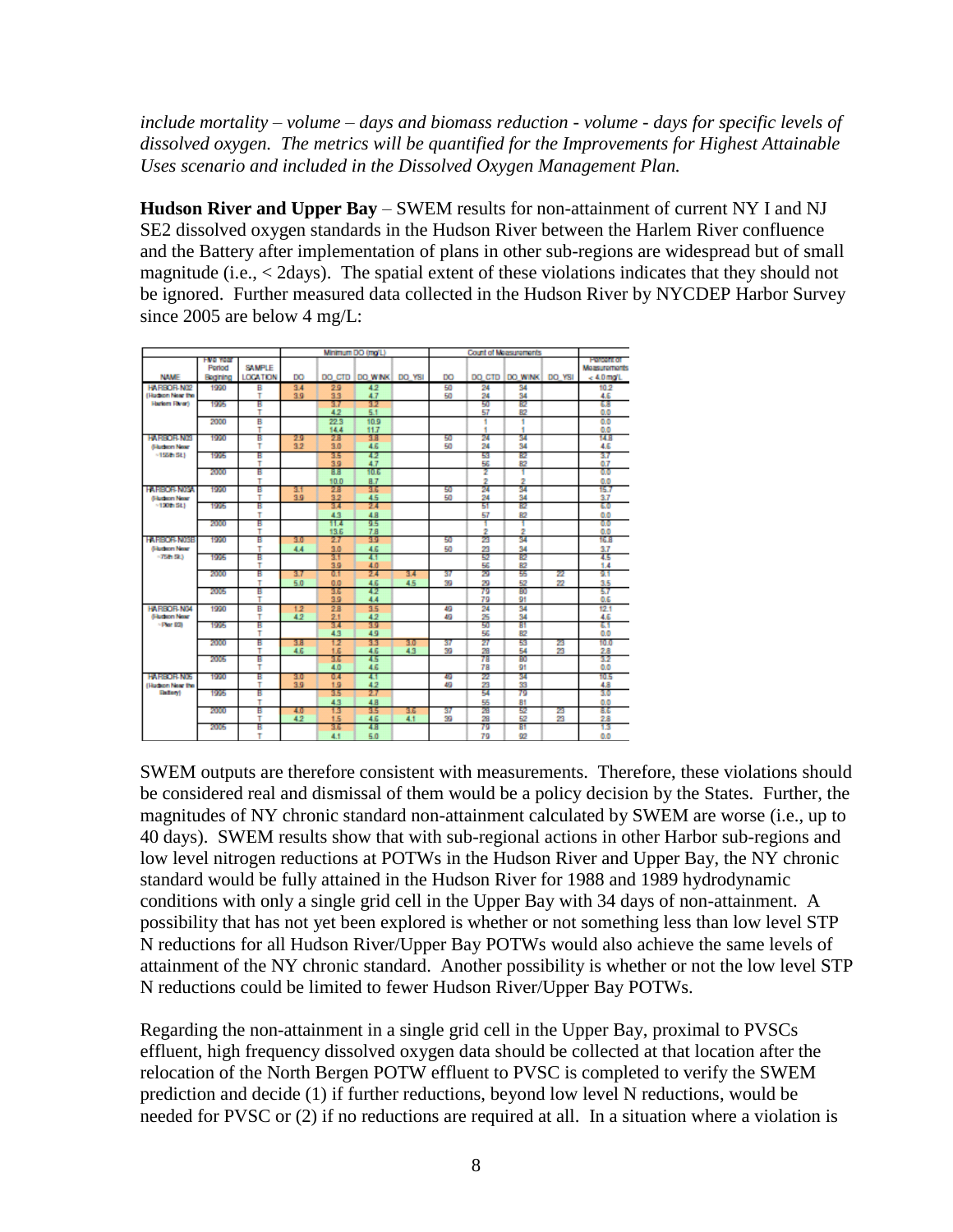limited to a single grid cell, there is a possibility of a problem with SWEM at the isolated location.

Issues for the Hudson River/Upper Bay include:

- Adopting the NY chronic standard in lieu of the NJ SE2 and the NY I standards.
- Even low level N reductions will be expensive at eight POTWs and/or difficult in some cases. The low N effluent conditions from the discharger costing reports that were simulated include: 19-20 mg/L at PVSC; 24-26 mg/L at Edgewater, North Bergen, NHSA Adams Street and River Road, and Yonkers; and 12 mg/L at North River and Owls Head. Expected costs include: North River  $$587M<sup>4</sup>$ ; Owls Head \$257M<sup>4</sup>; PVSC \$1973M<sup>5</sup>; NHSA River Road \$35M<sup>5</sup>; North Bergen  $$11.1M<sup>5</sup>$ ; and Edgewater  $$14M<sup>5</sup>$ . Costs were not available for Yonkers. NHSA Adams Street already achieves the required effluent so will not incur a new co
- Work with POTWs and States to identify any alternatives to low level N reductions at 8 POTWs, including trading, the carbon reductions portion of the low level N reductions only, or 50% of low level N reductions, etc.

*HydroQual Action Item: Continue to use the low level nitrogen reductions in the next overall SWEM simulation for Hudson River/Upper Bay POTWs. Perform an additional simulation in the future which considers alternatives to low level N reductions if identified by POTWs and States.*

*HydroQual Action Item: Revised SWEM outputs need to be processed to address timing of violations for the NY chronic standard.*

*HydroQual Action Item: In Phase 1, HydroQual will evaluate biological benefits based on living marine resource metrics previously developed for Long Island Sound. These metrics include mortality – volume – days and biomass reduction - volume - days for specific levels of dissolved oxygen. The metrics will be quantified for the Improvements for Highest Attainable Uses scenario and included in the Dissolved Oxygen Management Plan.*

**East and Harlem Rivers** – A nitrogen TMDL has already been implemented in these waters; however, the NY chronic standard is not expected to be fully attained. Accordingly, continued coordination between HEP and LISS is required. Given the low level of non-attainment in the Hudson River/Upper Bay and that a low level N POTW reduction, or something less, has been identified as a solution for the Hudson River/Upper Bay, it is unlikely that further reductions in the East and Harlem Rivers would be required for purposes of the Harbor. To the extent that further reductions are required for nitrogen and carbon loading to the East and Harlem Rivers, these should be checked with SWEM to quantify any potential benefits to the Harbor.

**Step 6 –** Additional Scenario Runs

 $\overline{a}$ 

*HydroQual Action Item: Additional SWEM scenario runs and associated tables will be requested after considering outputs of previous steps..*

<sup>&</sup>lt;sup>4</sup> For NYC plants, costs are 2007 Capital costs only.

<sup>&</sup>lt;sup>5</sup> For NJ POTWs, costs are 2007 present costs, including capital and present worth of operations and maintenance. There may be additional ways to reduce costs with seasonal limits and bypass at NJ POTWs.